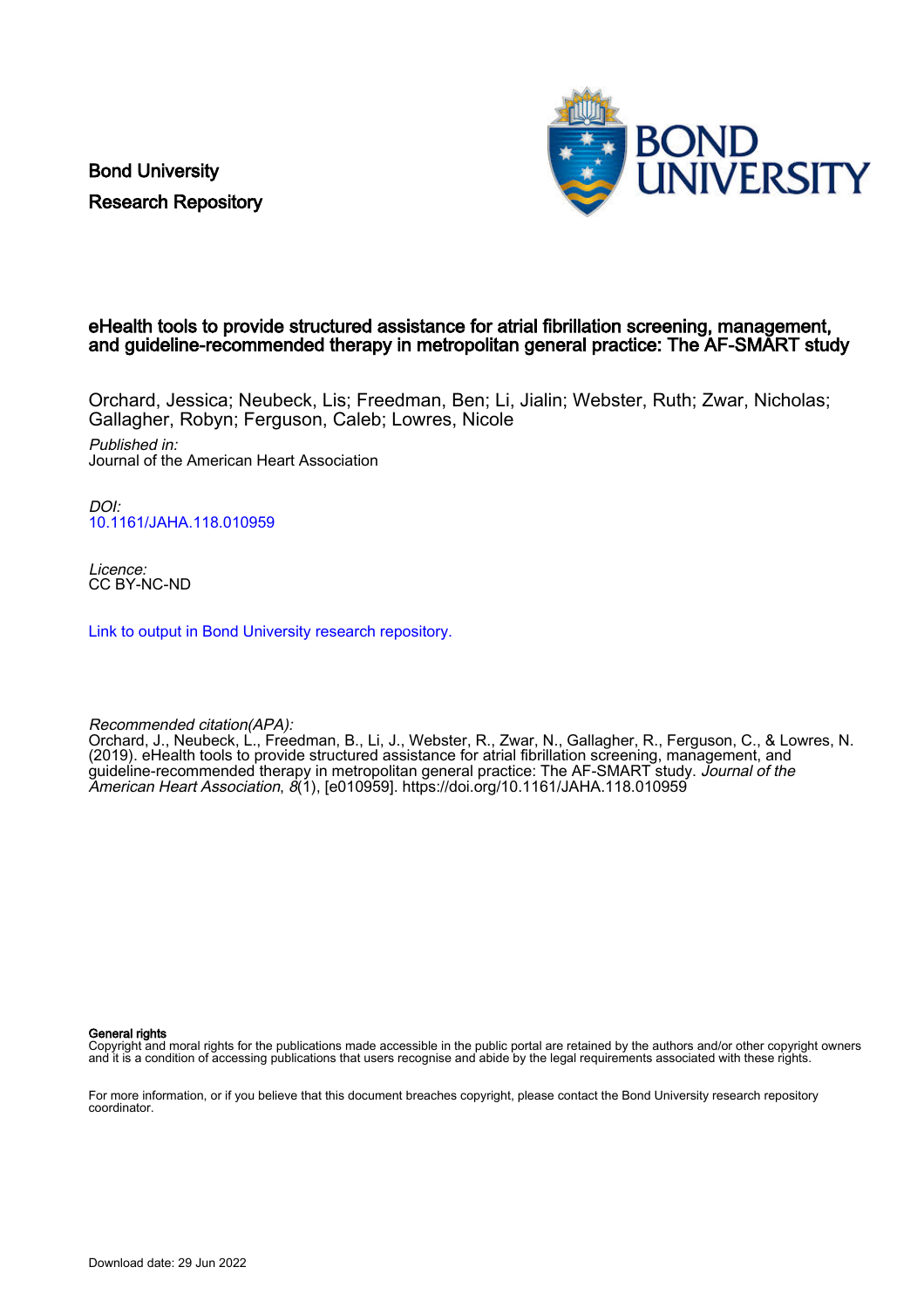

# eHealth Tools to Provide Structured Assistance for Atrial Fibrillation Screening, Management, and Guideline-Recommended Therapy in Metropolitan General Practice: The AF-SMART Study

Jessica Orchard, MPH, BEc/LLB(Hons I); Lis Neubeck, BA(Hons), PhD; Ben Freedman, MBBS, PhD; Jialin Li, MN, BEc (SocSci); Ruth Webster, PhD, BMedSc(Hons), MBBS(Hons), MIPH(Hons); Nicholas Zwar, MBBS, MPH, PhD; Robyn Gallagher, PhD, BA, MN; Caleb Ferguson, PhD; Nicole Lowres, PhD, BPhty

Background-This eHealth implementation study aimed to evaluate strategies to promote opportunistic atrial fibrillation (AF) screening using electronic screening prompts and improve treatment using electronic decision support (EDS) software.

Methods and Results—An electronic screening prompt appeared whenever an eligible patient's (aged ≥65 years, no AF diagnosis) medical record was opened in participating general practices. General practitioners and practice nurses offered screening using a smartphone ECG, with validated AF algorithm. Guideline-based EDS was provided to assist treatment decisions. Deidentified data were collected from practices using a data extraction tool. General practices (n=8) across Sydney, Australia, screened for a median of 6 months. A total of 1805 of 11 476 (16%) eligible patients who attended were screened (44% men, mean age 75.7 years). Screening identified 19 (1.1%) new cases of AF (mean age, 79 years; mean CHA<sub>2</sub>DS<sub>2</sub>-VASc, 3.7; 53% men). General practitioners (n=30) performed 70% of all screenings (range 1–448 patients per general practitioner). The proportion of patients with AF who had CHA<sub>2</sub>DS<sub>2</sub>-VASc  $\geq$ 2 for men or  $\geq$ 3 for women prescribed oral anticoagulants was higher for those diagnosed during the study: 15 of 18 (83%) for screen-detected and 39 of 46 (85%) for clinically detected, compared with 933 of 1306 (71%) patients diagnosed before the study ( $P<0.001$ ). The EDS was accessed 111 times for patients with AF and for 4 of 19 screen-detected patients.

**Conclusions**—The eHealth tools showed promise. Adherence to guideline-based oral anticoagulant prescription was significantly higher in patients diagnosed during the study period, although the EDS was only used in a minority. While the proportion of eligible patients screened and EDS use was relatively low, further refinements may improve uptake in clinical practice.

Clinical Trial Registration-URL: [www.anzctr.org.au](http://www.anzctr.org.au). Unique identifier: ACTRN12616000850471. (J Am Heart Assoc. 2019;8: e010959. DOI: [10.1161/JAHA.118.010959](info:doi/10.1161/JAHA.118.010959).)

Key Words: atrial fibrillation • eHealth • general practices • screening • stroke prevention

trial fibrillation (AF) is the most common heart arrhyth- $\sum$  mia worldwide.<sup>1</sup> In Australia, the projected prevalence of AF by 2034 is 600 000. $^2$  The risk of developing AF rapidly increases with age, exceeding 20% for those 80 years and older.<sup>3</sup> Growing AF prevalence is a significant financial burden on the Australian healthcare system, contributing to over 60 000 hospitalizations each year $4$  with an annual cost of approximately AU\$874 million.<sup>5</sup>

It has been estimated that between 1.4% and 1.6% of the population 65 years and older have undiagnosed  $AF$ , which can often be asymptomatic.<sup>7,8</sup> While AF can cause a 5-fold increase in risk of stroke, $9,10$  treatment with appropriate oral

From the Faculty of Medicine & Health (J.O., R.G.) and Heart Research Institute, Charles Perkins Centre (J.O., B.F., J.L., N.L.), The University of Sydney, Australia; Edinburgh Napier University, Edinburgh, United Kingdom (L.N.); The George Institute for Global Health, University of New South Wales, Sydney, Australia (R.W.); University of New South Wales, Sydney, New South Wales, Australia (N.Z.); Western Sydney Nursing & Midwifery Research Centre, Western Sydney University, Sydney, Australia (C.F.).

Received September 13, 2018; accepted November 30, 2018.

This work was presented on the Digital Health Stage and as a poster at the European Society of Cardiology Congress, August 25–29, 2018, in Munich, Germany, and at the Cardiac Society of Australia and New Zealand Scientific Meeting, August 2–5, 2018, in Brisbane, Australia.

Correspondence to: Jessica Orchard, MPH, BEc/LLB(Hons I), Level 2, Building D17, Charles Perkins Centre, University of Sydney, Sydney, New South Wales 2006, Australia. Email: [jessica.orchard@sydney.edu.au;](mailto:) Twitter: @jessicajorchard @HRIAust

ª 2018 The Authors. Published on behalf of the American Heart Association, Inc., by Wiley. This is an open access article under the terms of the [Creative Commons](http://creativecommons.org/licenses/by-nc-nd/4.0/) [Attribution-NonCommercial-NoDerivs](http://creativecommons.org/licenses/by-nc-nd/4.0/) License, which permits use and distribution in any medium, provided the original work is properly cited, the use is noncommercial and no modifications or adaptations are made.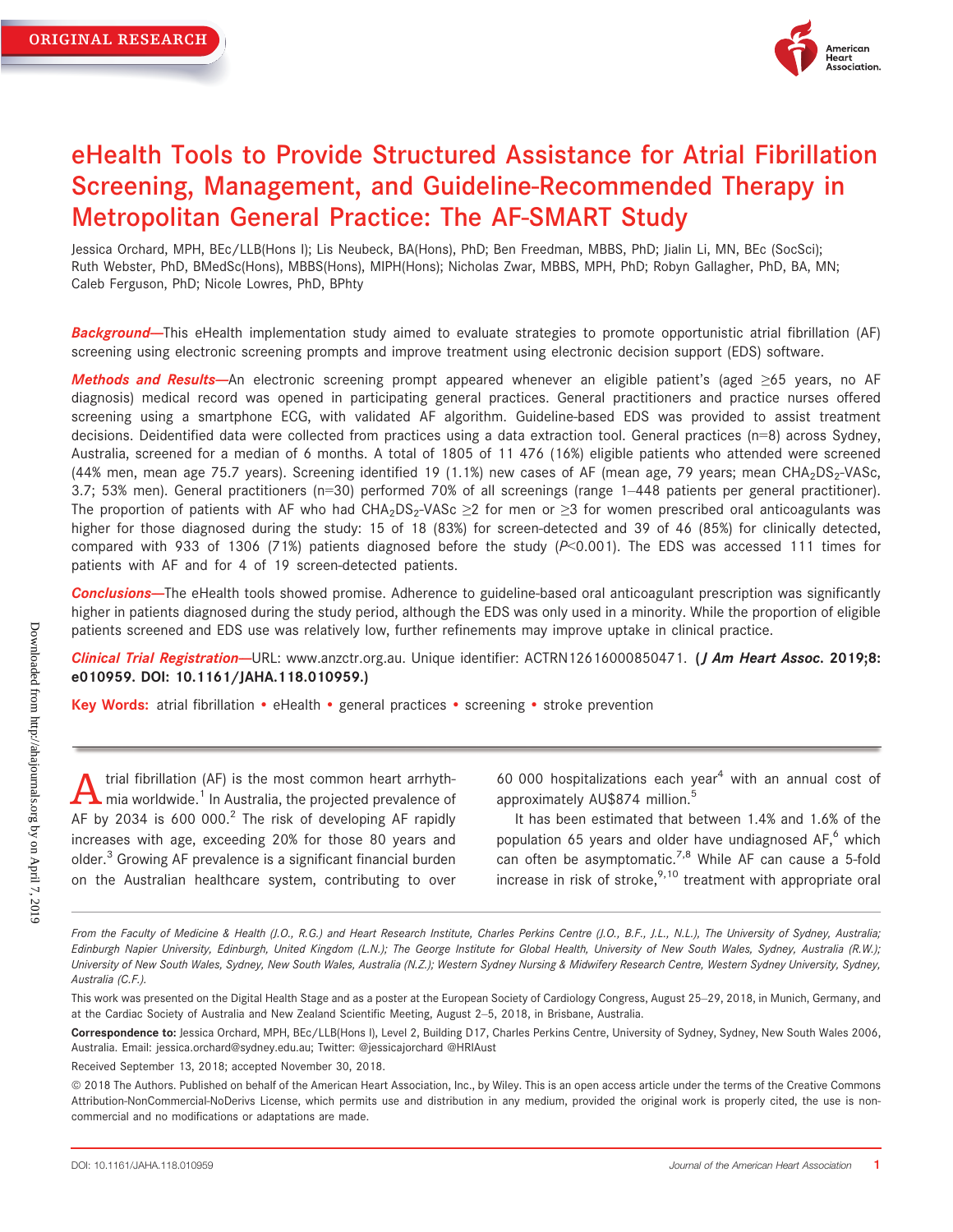## Clinical Perspective

#### What Is New?

- This study demonstrates the feasibility and utility of a unique suite of automated eHealth tools to support atrial fibrillation screening in general practice.
- These eHealth tools are integrated with practices' electronic medical records and cover all stages of the screening process: identifying eligible patients, providing a screening prompt, recording screening results, providing decision support to clinicians, and including a data extract system for quality improvement and monitoring.

#### What Are the Clinical Implications?

• The use of eHealth tools to support all stages of the screening process is a promising implementation strategy for atrial fibrillation screening in general practice.

anticoagulant (OAC) therapy can reduce AF-related stroke risk by 64%.<sup>11</sup> Clinical guidelines include strong recommendations for OAC (including novel OAC) treatment for patients at high risk for stroke (as estimated by the  $CHA<sub>2</sub>DS<sub>2</sub>-VASc<sup>12</sup>$  or the similar "sexless"  $CHA<sub>2</sub>DS<sub>2</sub>-VA$  score in the recently released Australian guidelines<sup>13</sup>). Large gaps between evidence and practice have been reported, with almost 40% of eligible patients not taking OACs.<sup>14</sup>

Opportunistic screening for AF in people 65 years and older by pulse palpation or ECG rhythm strip is now recommended by Australian and European guidelines and expert consensus.12,13,15 Importantly, these guidelines are referring to single time point opportunistic screening, rather than extended ECG monitoring, which will find more brief paroxysmal AF with a more benign prognosis. In terms of the risks of screendetected AF, it is thought that the prognosis of opportunistic single time point screening for AF is likely to be similar to incidentally detected AF in the absence of symptoms.<sup>15,16</sup> While screening is recommended in guidelines, it is rarely performed in practice. According to a recent survey of general practitioners (GPs) conducted by The Economist, Australian respondents had opportunistically screened only 11% of patients 65 years and older in the past fortnight.<sup>17</sup>

AF screening in general practices is well aligned with their role in providing ongoing chronic care for large numbers of older community-dwelling patients. According to a recent report, over 35% of patient encounters in general practices were for chronic health issues and those 65 years and older (at greater risk of AF) accounted for over 30% of the total number of general practice encounters.<sup>18</sup>

A screening program ideally needs a system to accurately identify eligible patients and prompt staff to perform the screening. In the "opportunistic screening" arm of the SAFE (Screening for Atrial Fibrillation in the Elderly)<sup>6</sup> cluster randomized trial, both paper and computer "flags" were used to encourage staff to take patients' pulse rates during the consultation. Ideally, an automatic electronic flag or prompt could broaden uptake.

Importantly, a screening program should include a system to support evidence-based treatment for patients with diagnosed  $AF<sup>15</sup>$  A range of interventions have been developed to increase effective prescribing of guideline-recommended OACs in primary care settings, with mixed success. These include electronic decision support (EDS) tools,  $19$ targeted GP-education programs,<sup>20</sup> consultant-led primary care anticoagulation assessment clinics, $21$  and patientfocused education interventions.<sup>22</sup>

Our pilot studies showed opportunistic AF screening in general practice to be feasible (including as an adjunct to influenza vaccination). $23,24$  However, a number of barriers were identified, including the lack of remuneration, lack of time during flu vaccination, the need for a prompt to remind staff to screen by identifying eligible patients, and gaps in evidence-based treatment for those identified with AF. This implementation study aimed to develop and test a suite of eHealth tools to overcome these barriers and to support opportunistic AF screening in general practice by nurses and GPs, including an automated electronic prompt and evidencebased EDS for OAC prescription integrated with the 2 most commonly used electronic medical record (EMR) systems in Australian general practices.

## Methods

This implementation study was conducted in a convenience sample of 8 general practices between November 2016 and July 2018 in Sydney, Australia. The study was approved by the University of Sydney's human research ethics committee (project number 2014/962) and registered with the Australia New Zealand Clinical Trial Registry (trial record ACTR N12616000850471). Practices gave written informed consent, and patients gave oral consent. The data, analytic methods, and study materials will not be made available to other researchers for the purpose of reproducing the results or replicating the procedure as data sharing is not permitted by our ethics approval committee. Researchers interested in the data, methods, or analysis can contact the corresponding author for more information.

#### eHealth Study Tools

#### Smartphone ECG

AliveCor KardiaMobile smartphone ECG (iECG) devices were used for screening. The iECG is a single-lead ECG approved by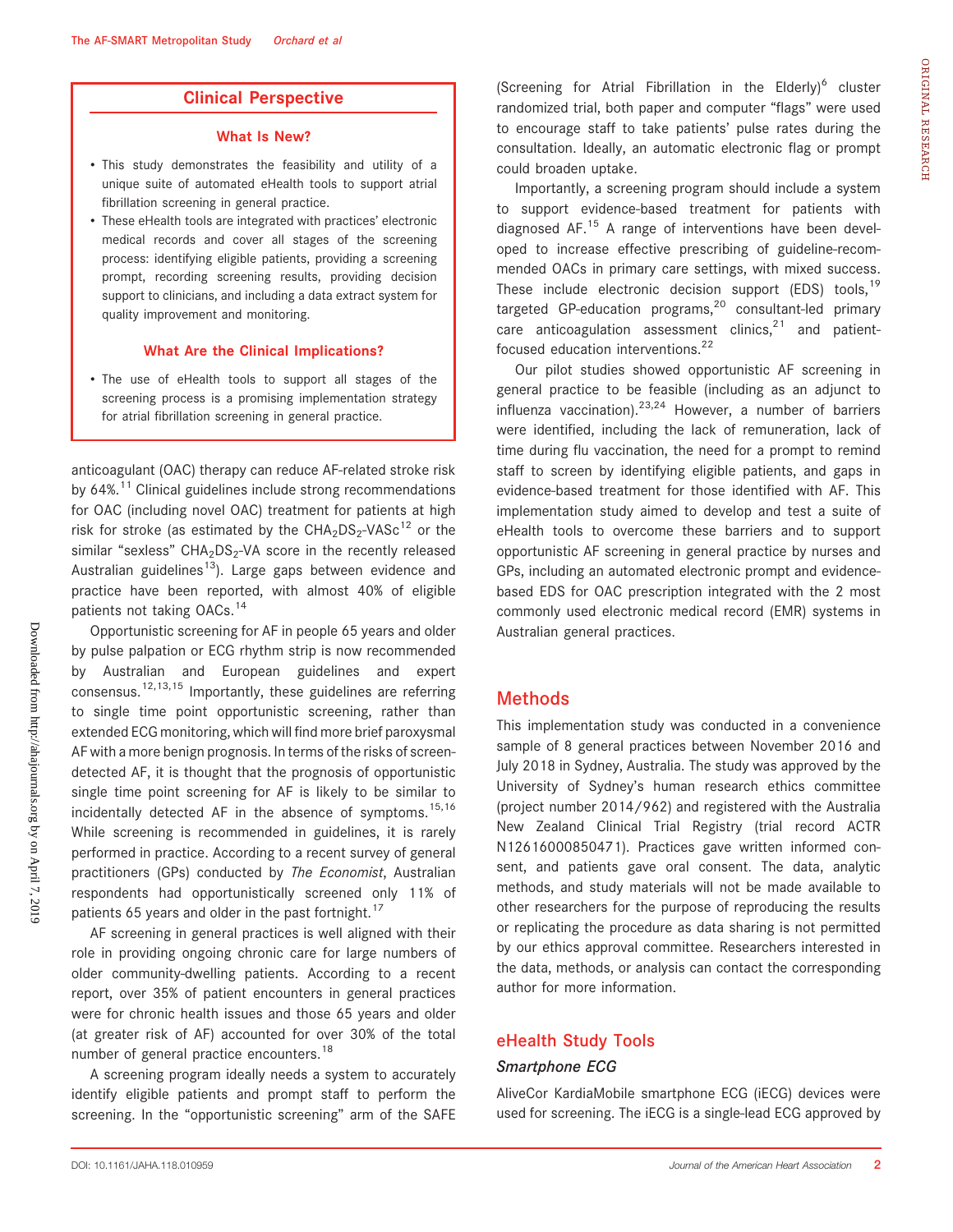the Australian Therapeutic Goods Administration as a medical device, class IIa. The device has a validated, automated algorithm for detecting AF, providing an immediate provisional diagnosis of either "normal," "possible AF," or "unclassified." 25

#### Screening prompt

An AF screening app and prompt was developed in collaboration with a third-party software developer (PenCS). The AF app ran on the provider's point-of-care hosting platform, which extracts information from the general practice EMR and automates data population from the medical record, thus eliminating the need for manual data entry. The prompt was iteratively modified throughout the study based on user feedback. Specifically, the prominence of the prompt was improved, as initially it was not prominent, and occasionally was not visible on the point-of-care tool because of early space limitations.

In the final version, when an eligible patient's EMR is opened, a "pop-up" prompt automatically appears for 5 seconds in the bottom right of the screen to recommend screening for AF. A small red "1" remains visible beside the app at the top of the screen (Figure 1). When screening is complete, staff are able to record the provisional iECG screening result within the AF app and click the embedded link to add any provisional diagnoses to the patient's medical record.

## AF EDS software

An AF treatment algorithm was designed in collaboration with the George Institute, Sydney, Australia and the University of Sydney, Australia, to bridge gaps between evidence and practice in AF risk management.<sup>26</sup> The algorithm was built as an additional module of The George Institute's HealthTracker software, which provides information on overall cardiovascular risk and evidence-based cardiovascular decision support.<sup>27</sup> HealthTracker is also accessed through the third-party pointof-care tool.

The AF EDS algorithm was developed based on the 2016 European Society of Cardiology AF guidelines,  $12$  tested, and clinically validated. The new AF EDS software uses relevant data extracted from the patient's EMR to calculate individual stroke risk scores (CHA<sub>2</sub>DS<sub>2</sub>-VASc). The EDS takes into consideration coexisting cardiac comorbidities and provides clinicians with evidence-based recommendations regarding OAC and antiplatelet treatment, taking into consideration whether AF is present alone or together with vascular disease. The EDS also includes information on government pharmaceutical benefits scheme eligibility for medications, specific to each patient to support clinical decisions.

# Data extraction tool and "clinical audit" data

Deidentified data from practices' EMRs were collected using a third-party data extraction tool, using a custom-designed configuration for deidentified data collection. Data were available in CSV format, and provided a point-in-time snapshot of all adult "active" patients of the practice, ie, patients who had attended at least 3 times in the past 2 years and once in the past 6 months. Data included demographic and diagnostic information including AF and CHA<sub>2</sub>DS<sub>2</sub>-VASc score, medications prescribed, iECG results as recorded by GPs/nurses (but not the actual iECG recordings), and number of times the EDS was accessed for each patient.

#### Screening Protocol

General practices were recruited and provided practice-level written informed consent before participation. Practices were then set up with the electronic tools for the study. Licenses for the third-party software were provided free to practices by government Primary Health Networks. Staff were trained in the use of the electronic study tools, and nurses were offered an evidence-based AF training session, accredited for continuing professional development points.



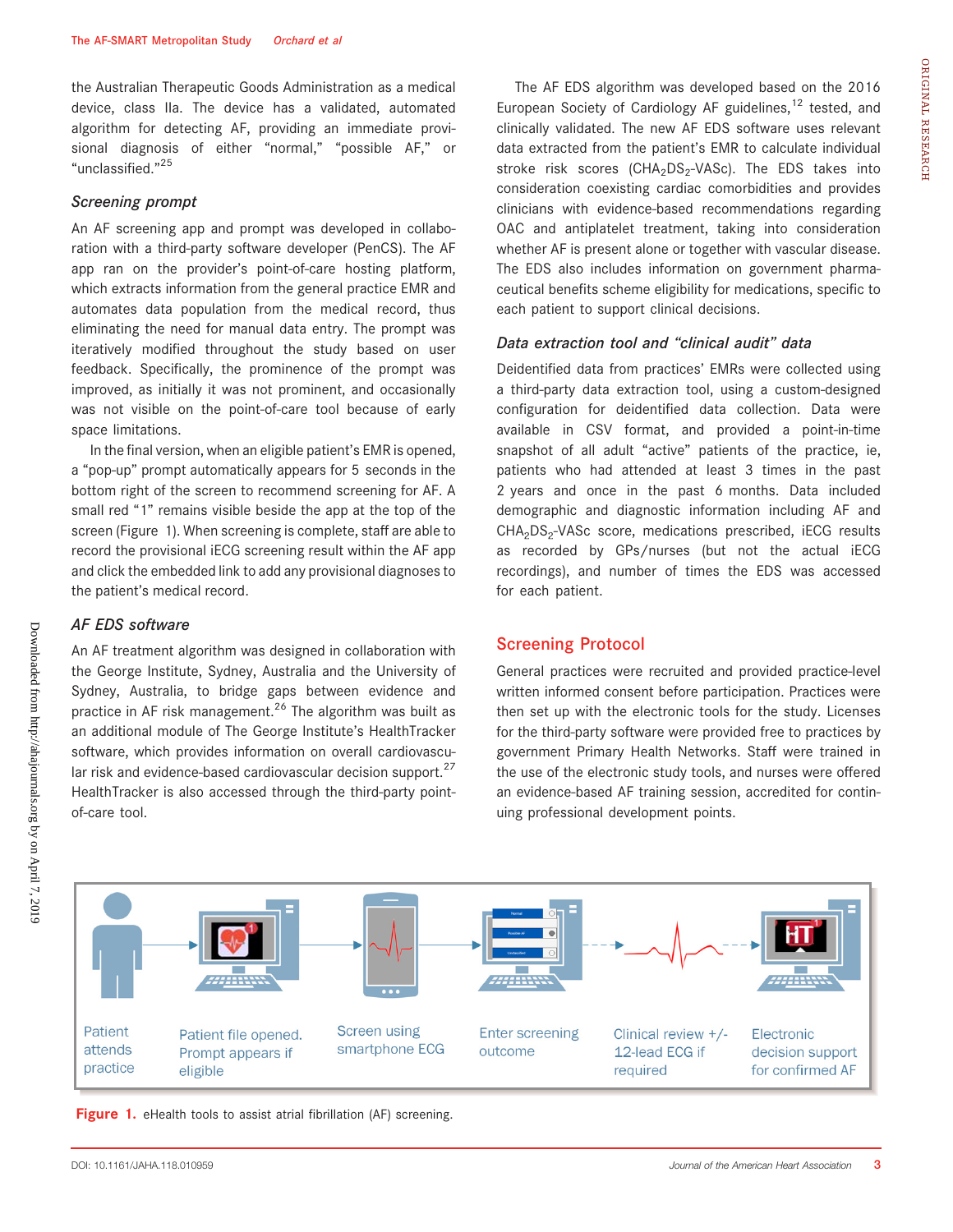Eligible patients were those attending the practice to see the practice nurse or GP and who were 65 years and older, with no recorded diagnosis of AF, and had not been screened with the iECG in the past 12 months. Patients unable to provide consent and those seen by GPs off site (home or residential aged care) were excluded from the study.

The nurse or GP explained the purpose and process of iECG screening and obtained oral consent from the patient. The nurse or GP then recorded the 30-second iECG, visible in real-time on the smartphone screen, and entered the automated interpretation into the AF app. For a "normal" result, no further action was required. For an "unclassified" result, follow-up was at the GP's discretion. A 12-lead ECG was often recommended, depending on the patient's history. For a "possible AF" result, further workup and management was also at the GP's discretion. A 12-lead ECG was generally recommended to provide additional confirmation and to add extra leads. For patients with confirmed AF, GPs were encouraged to use the EDS system to assess stroke risk,  $CHA<sub>2</sub>DS<sub>2</sub>-VASC score, and guideline$ recommended medication.

## Reimbursement

Each practice was paid AU\$1000 to cover IT setup costs plus AU\$10 per patient for the first 500 patients screened. This amount was intended to reflect potential "real-world" remuneration if screening were reimbursed by Medicare. Screening was free of charge for patients, although usual consultation fees applied.

#### Data Collection and Analysis

Deidentified clinical audit data extracts were taken at baseline, periodically throughout the study, and at completion. Following each extract, practices received feedback from researchers including a brief summary of screening numbers/ results. The McNemar test was used to compare whether the OAC treatment rate was greater or lower for patients diagnosed before the study period than for patients diagnosed during the study period (either screen-detected or otherwisedetected). Two-tailed  $P$  values of <0.05 were considered significant.

A sample size of 8 to 10 practices was chosen to provide a sufficient cross-section of practices to test implementation of the eHealth tools.

## Study Outcomes

1. Implementation success identified through process measures including fidelity to the protocol, and utilization of eHealth tools.

- 3. The proportion of people with new AF detected through screening.
- 4. Determination of guideline-based OAC prescription rates for both patients with "screen-detected" and "otherwisedetected" AF during the study period, compared with the OAC prescription rates before study commencement.

## Results

Nine general practices across Sydney, Australia, were recruited and 1 practice withdrew before commencing screening. The screening period was determined by each practice and ranged from 2 to 12 months (median 6 months). Across the 8 practices that completed the intervention, 11 476 eligible active patients 65 years and older attended during the study. A total of 1805 patients (16% of those attending; range 4–33% per practice) were screened (44% men; mean age, 75.7 years) (Figure 2). The automated iECG results, as entered by GPs/practice nurses into the AF app, were: 1563 normal (86.6%), 67 possible AF (3.7%), and 175 unclassified (9.7%).

GPs (n=30) performed 70% of all screenings (range, 1–448 screenings per GP; median, 7.5 screenings per GP), with the remaining 30% performed by nursing staff (n=16; range, 1–82 screenings per nurse [median, 30.5 screenings per nurse]). Eight GPs accounted for 62% of all screenings, of whom 3 of 8 were from the same practice.

## New AF

Of screened patients, 19 (1.1%) new cases of AF were confirmed (patient mean age, 78.6 $\pm$ 7.8 years; mean CHA<sub>2</sub>DS<sub>2</sub>-VASc,  $3.7\pm0.9$  [53% men]). Of these patients, 18 of 19 (95%) had a class 1 recommendation for OAC according to European Society of Cardiology guidelines<sup>12</sup> (ie, CHA<sub>2</sub>DS<sub>2</sub>-VASc score men ≥2 and women ≥3), and 15 of 18 (83%) were prescribed OAC therapy.

## Guideline-Based Treatment of AF Cases

The proportion of patients treated according to European Society of Cardiology guidelines significantly improved during the study period (Table). For patients with AF 65 years and older with a class 1 OAC recommendation, OAC prescription increased from 71% (933/1306) for AF diagnosed before the study to 84% (54/64) for patients diagnosed during the study (screen-detected and clinically detected)  $(P< 0.001)$ . The EDS was accessed 111 times for patients with AF, and for only 4 of 19 screen-detected patients.

ORIGINAL

RESEARCH

ORIGINAL RESEARCH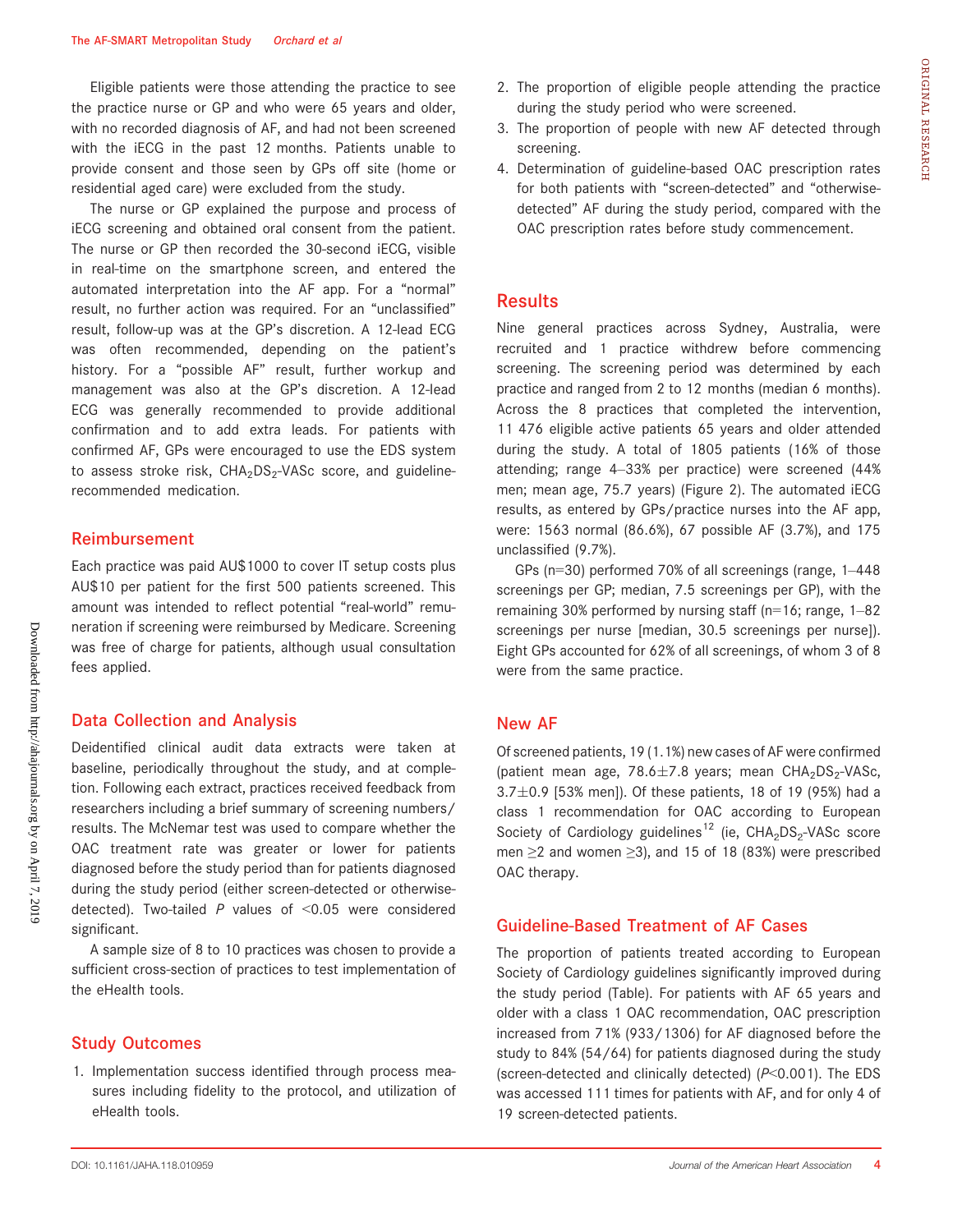

Figure 2. Study flowchart. AF indicates atrial fibrillation; GP, general practitioner; iECG, smartphone lead I ECG. \*Oral anticoagulant (OAC) recommendations as per European Society of Cardiology 2016 guidelines.<sup>12</sup>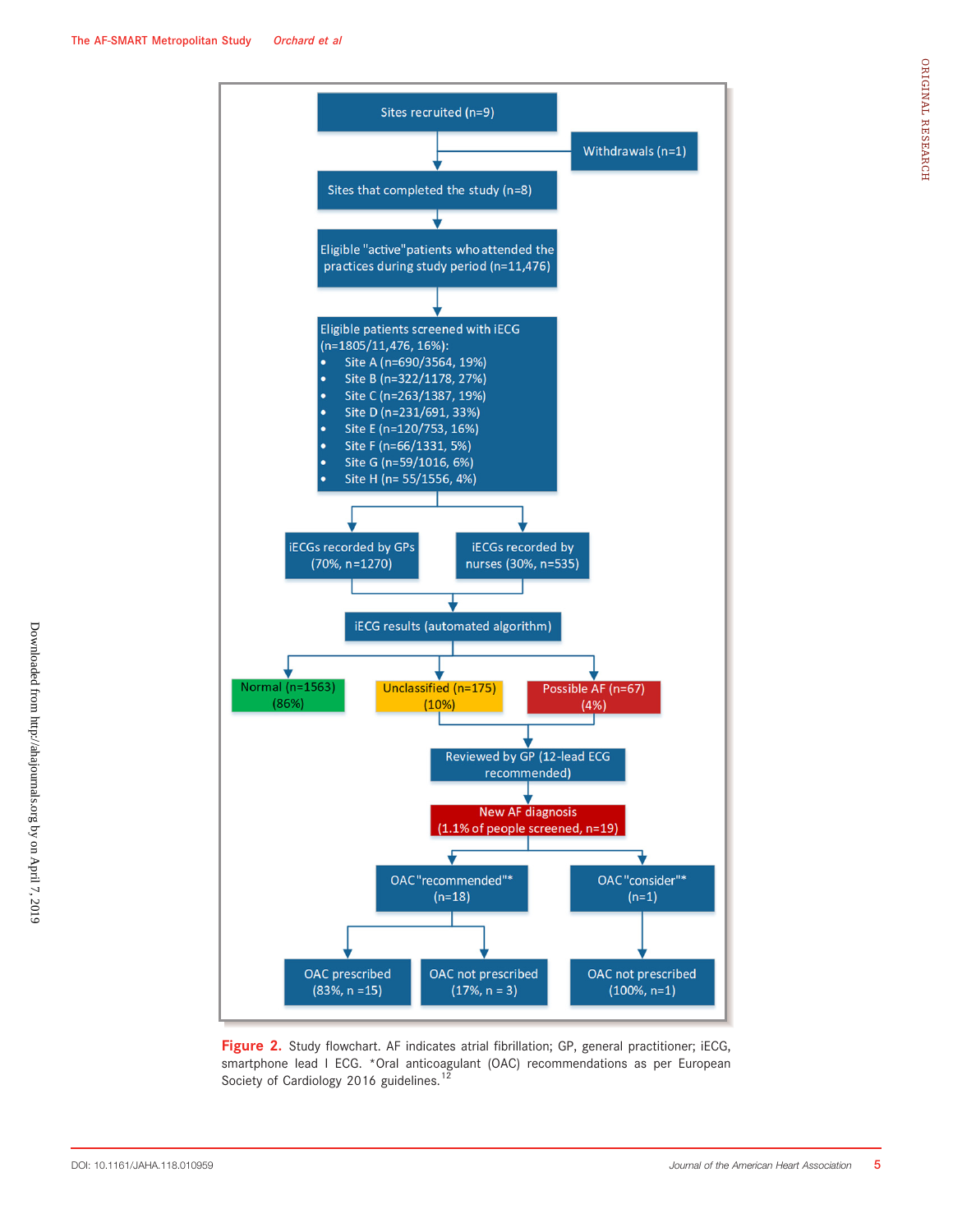#### Table. OAC Treatment of AF Detected Before the Study Versus During the Study

| Patients With AF (Aged $\geq 65$ y) |               |                                         | Class 1 OAC Recommendation Group |                                                 |                        | CHA <sub>2</sub> DS <sub>2</sub> |                 |                |
|-------------------------------------|---------------|-----------------------------------------|----------------------------------|-------------------------------------------------|------------------------|----------------------------------|-----------------|----------------|
|                                     | Total,<br>No. | Class 1 OAC<br>Recommendation, No. (%)* | Prescribed OAC,<br>No. (%)       | <b>Prescribed Antiplatelet</b><br>Only, No. (%) | No Therapy,<br>No. (%) | VASc,<br>Mean                    | Age,<br>Mean, y | Male<br>Sex, % |
| AF diagnosed<br>before study        | 1346          | 1306 (97)                               | 933 $(71)$ <sup>†</sup>          | 213(16)                                         | 160(12)                | 3.9                              | 80.0            | 53             |
| AF diagnosed<br>during study        | 66            | 64 (97)                                 | 54 $(85)$ <sup>†</sup>           | 3(5)                                            | 7(11)                  | 3.8                              |                 |                |
| Screen-detected<br>AF               | 19            | 18 (95)                                 | 15(83)                           | (6)                                             | 2(11)                  | 3.8                              | 78.6            | 53             |
| Otherwise-detected<br>AF            | 47            | 46 (98)                                 | 39 (85)                          | 2(4)                                            | 5(11)                  | 3.8                              | 79.6            | 45             |

AF indicates atrial fibrillation; CHA<sub>2</sub>DS<sub>2</sub>-VASc: C, congestive heart failure/left ventricular dysfunction; H, high blood pressure; A2, age older than 75 years; D, diabetes mellitus; S2, stroke/ transient ischemic attack/thromboembolism; V, vascular disease (coronary artery disease, myocardial infarction, peripheral artery disease, aortic plaque); A, age 65 to 74 years; Sc, sex category female.

\*Oral anticoagulant (OAC) recommendations as per European Society of Cardiology 2016 guidelines.<sup>12</sup>

† Between-group difference (P<0.001).

# **Discussion**

This study demonstrates the feasibility and utility of a unique suite of automated eHealth tools to support AF screening in general practice. We are not aware of any other study with integrated eHealth tools covering all stages of the screening process—from identifying eligible patients, providing a prompt for screening, recording screening results data, providing decision support to clinicians, and including a custom-designed data extract system for quality improvement and tracking of the screening program. Importantly, these tools are integrated with practices' EMRs, allowing for real-time analysis of the patient's medical data. The screening prompt was iteratively and gradually modified during the study based on user feedback and thus improved in reliability and visibility. This approach to improve the prompt is similar to that taken in a Canadian study evaluating an EMR toolkit for AF management, which took a "human factors" approach to iteratively refine a user-centered quality improvement toolkit.<sup>28</sup>

Overall, the final version of the prompt showed promise. The real-time ECG trace and immediate results of the iECG device made screening quick and efficient. The screening program identified 1.1% of patients with new AF. Importantly, guideline-based OAC prescription increased during the study, from 71% (prestudy) to 83% (screen-detected and otherwisedetected).

The OAC treatment rate of 83% during our study is substantially higher than the previously reported rates in Australia of  $\approx$  60%.<sup>29,30</sup> This may be reflective of recent trends where the treatment gap appears to be closing, with some European studies reporting higher rates of OAC treatment, likely the result of the introduction of novel  $OACs$ .  $31-33$ Despite this, a proportion of people are still inappropriately treated, with many still prescribed antiplatelets, and the EDS can assist with further improving guideline-based treatment aimed at preventing strokes.<sup>34</sup>

Engagement in the screening process (and, in particular, the percentage of eligible patients screened) varied between the practices, despite all practices using the same eHealth tools. A small number of GPs and practice nurses were highly engaged, and many of these came from a single practice. This practice, along with 2 or 3 others in the study, had 1 or more "champion" (a GP and/or practice manager) driving the program. The importance of having both a "project champion" and an "organizational change champion" (who may be the same person) to implement and, importantly, maintain quality improvement programs in general practice has been previously described.<sup>35</sup> It was our experience that practice champions, together with a team approach that gathers enthusiasm, was critical to success at the individual practice level.

Use of the customized clinical audit data, together with an audit and feedback system appeared to increase motivation and engagement. We believe this could be further improved through a more automated system for practices to receive frequent feedback during the study as required. Audit and feedback systems have been shown to improve clinical performance by a Cochrane review,<sup>36</sup> and are currently under trial as part of a "toolkit" to improve OAC treatment for AF in primary care in Canada.<sup>37</sup>

# Limitations and Further Development of eHealth Tools

The main limitation of the study was the reliability of the thirdparty platform at practices, meaning the screening prompt and EDS apps could not be accessed for periods during the study, and GPs/nurses were not able to screen patients. The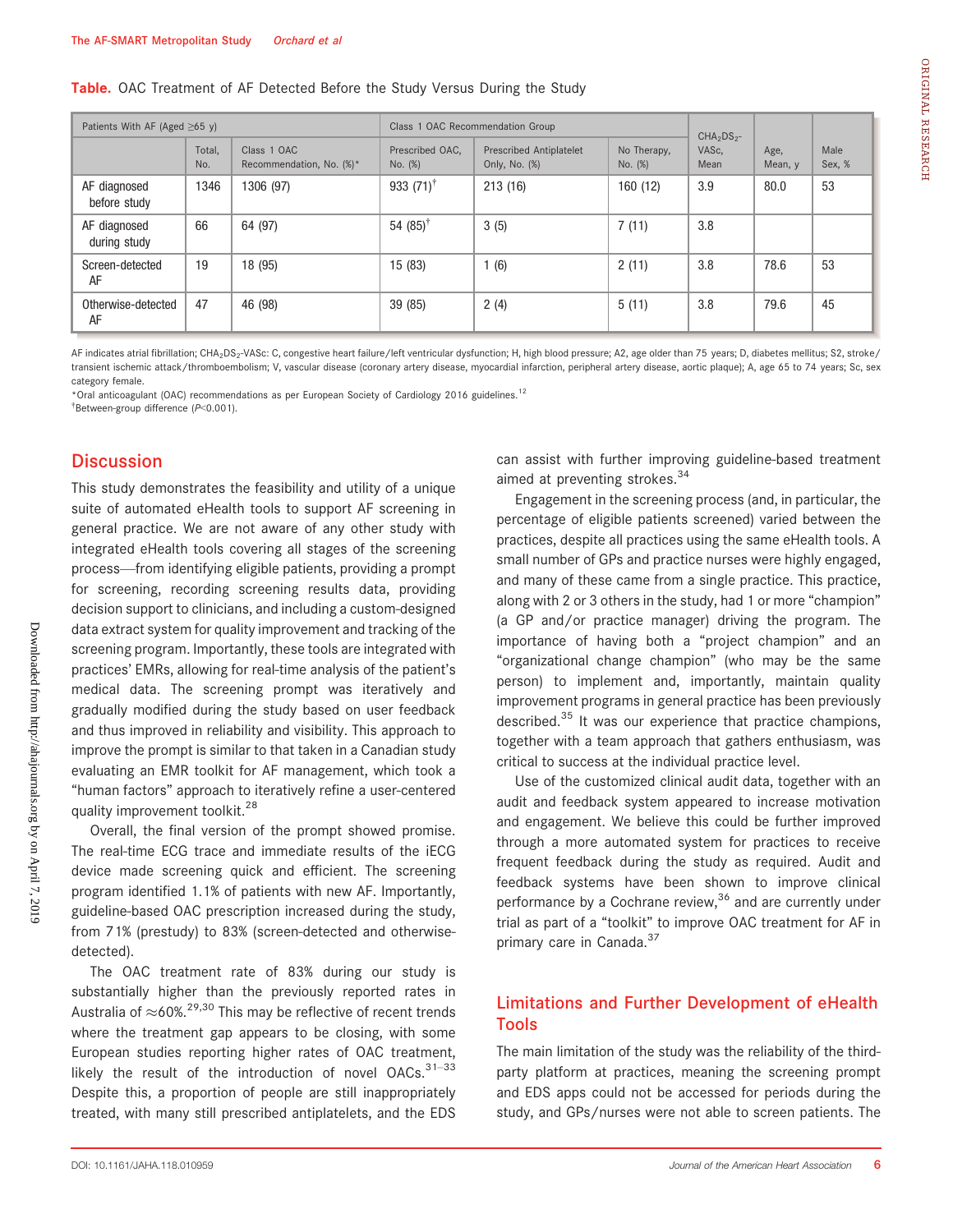individual and complex nature of the computer setup at each practice meant that problems were sometimes difficult to resolve quickly, and thus screening may have become less habitual, perhaps persisting after the problem was resolved. Resolving reliability of the third-party platform, better seamless integration with the practice medical software, and more frequent audit feedback to practices may resolve these issues and improve uptake.

The EDS was not accessed for all patients with AF, possibly as it was in a separate app and platform to the EMR, and some GPs used alternative sources/websites for calculating risk scores. Nevertheless, OAC prescription was higher compared with patients who received a diagnosis previously in the practice.

The practice data that were collected, while detailed, were limited to "active" patients only, as a result of the design of the data collection tool. This may have excluded patients in better health, eg, who did not have chronic conditions necessitating more frequent GP consultations.

The proportion of iECGs with an "unclassified" interpretation by the device was almost 10%. This is to be expected given that the automated algorithm was developed for use by individual patients, and it cannot report as "normal" conditions such as sinus bradycardia or sinus tachycardia, which are the usual reasons for the unclassified diagnosis. However, the number of unclassified results did require extra time for practice nurses/GPs to follow up. The research team was not able to see the iECGs, and therefore could not report the sensitivity and specificity of the device's automated algorithm. However, the sensitivity and specificity in this study may be less than the original validation figures, as this was a "realworld" study, for which we have previously shown reduced specificity with sensitivity retained.<sup>30</sup>

The incidence of new AF identified during the study may be an underestimate, as some AF diagnoses may not have been recorded as a condition in the patient's EMR (eg, if only written in free text notes) and therefore would not appear in our clinical audit data. Only "active patients" were included in our clinical audit data, and some patients with paroxysmal AF may not have been identified by a single time point assessment.

# **Conclusions**

Overall, the use of eHeatlh tools to support all stages of the screening process seem to be a promising implementation strategy for AF screening in general practice.

The proportion of patients with new AF identified during the screening period (by screening or otherwise) with CHA<sub>2</sub>DS<sub>2</sub>-VASc  $\geq$ 2 men or  $\geq$ 3 women who were prescribed OAC therapy as recommended by European Society of Cardiology/EDS guidelines was significantly higher than for those who received a diagnosis before the study, although the EDS was only used in a minority. While the proportion of eligible patients screened was relatively low, further refinements to the screening process and electronic tools may improve uptake. Methods to increase engagement and increase adoption of screening and use of the tools should be further investigated. To be effective, eHealth tools need to influence behavior change, and future studies are required to provide further insight on key requirements to effect change.

## Acknowledgments

The authors gratefully acknowledge Anushka Patel and Elizabeth Denney-Wilson, and all of the practices that participated in the study.

# Author Contributions

Freedman, Neubeck, Zwar, Ferguson, Lowres, Webster, and Gallagher contributed to the conception or design of the work. Orchard, Webster, and Li contributed to the acquisition of the data. Freedman, Neubeck, Lowres, Orchard, and Li contributed to the data analysis and interpretation of the data for the work. Orchard drafted the article. Freedman, Neubeck, Gallagher, Webster, Zwar, Ferguson, and Lowres critically revised the article. All authors gave final approval and agree to be accountable for all aspects of work, ensuring integrity and accuracy.

# Sources of Funding

This work is supported by a Heart Foundation/New South Wales Health Cardiovascular Research Network Research Development Project Grant (101133). AliveCor has provided free smartphone ECG covers for study purposes. Orchard is supported by an Australian Government Research Training Program Scholarship. Lowres is funded by a New South Wales Health Early Career Fellowship (H16/52168). Webster is funded by a National Health and Medical Research Council Early Career Fellowship (APP1125044).

## **Disclosures**

Orchard and Lowres report an investigator-initiated grant from Pfizer. Neubeck reports grants from Pfizer/Bristol-Myers Squibb and Bayer and honoraria from Pfizer/Bristol-Myers Squibb, Bayer, and Boehringer Ingelheim. Freedman reports prior fees and advisory board honoraria from Bayer Pharma AG, Boehringer Ingelheim, Daiichi-Sankyo, and Pfizer/Bristol-Myers Squibb but for the past year has removed himself from pharmaceutical advisory boards and receives speaker fees only for accredited educational meetings. Ferguson has received an honorarium from Pfizer for teaching. Webster reports that George Health Enterprises, the social enterprise